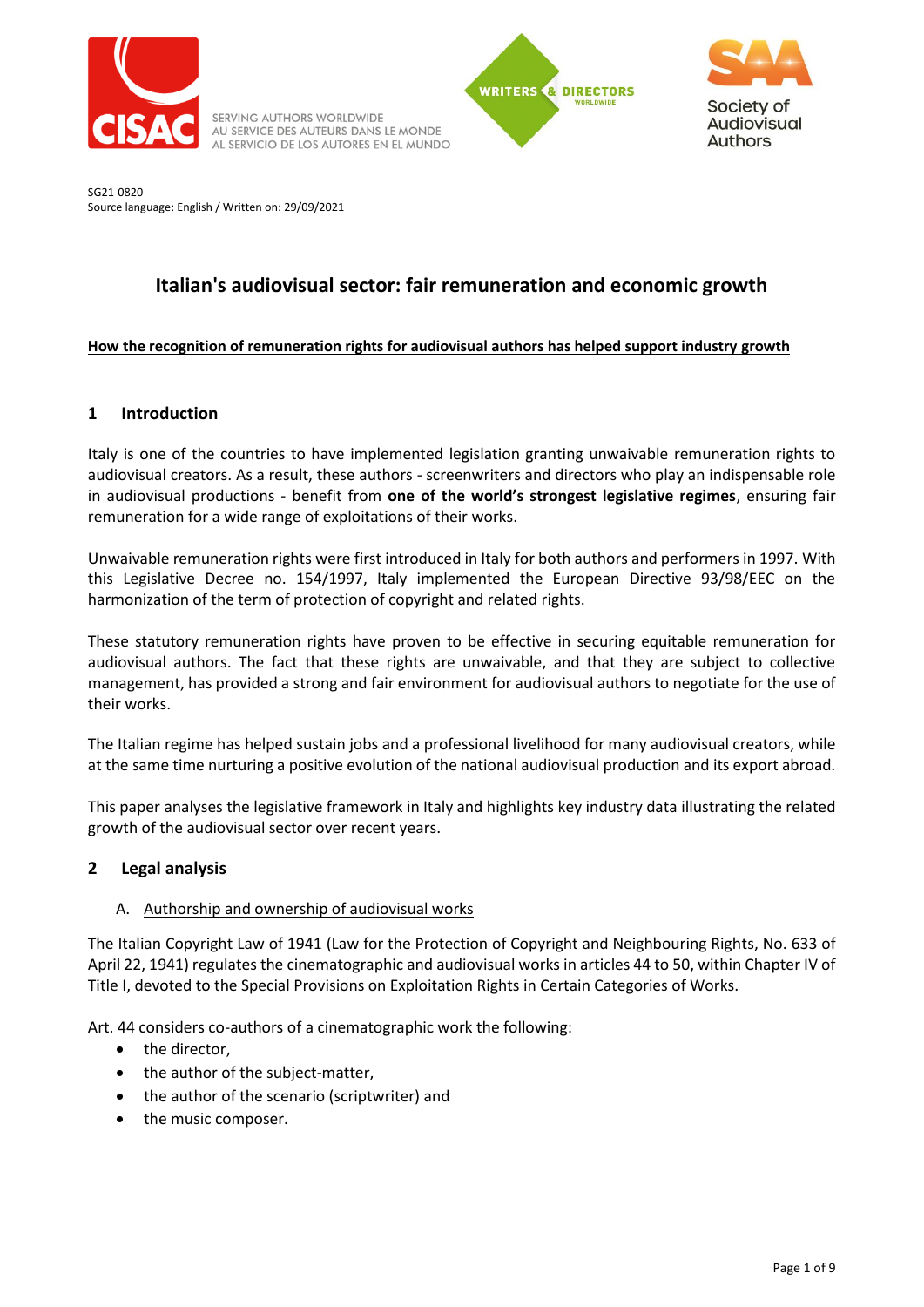However, according to arts. 45 and 46, the producer of the cinematographic work (the person who has organized the production of the work) obtains the exercise of the exploitation rights for the cinematographic exploitation, and no contrary agreement is possible<sup>1</sup> (cessio legis).

### B. Audiovisual remuneration rights recognised by law in Italy

Article 46bis, which introduces equitable remuneration rights for broadcasting, making audiovisual available online and translation of the dialogues, was included in 1997 by the Legislative Decree no. 154/1997. This change was achieved thanks to the pressure from audiovisual creators themselves, who, until then, were not benefiting from the exploitation of audiovisual works. As a result, the Italian Law establishes **unwaivable remuneration rights** for the following types of exploitation:

- 1. Any communication to the public via air, cable or satellite (art. 46bis-1). When the broadcasting rights are assigned to the producer, authors of cinematographic and assimilated works (such as TV films, TV series and mini-series, telenovelas and soap operas, sitcoms, film inquiries in one or more episodes, TV documentary films and animation series) are entitled to separate, equitable remuneration for any act of communication to the public via air, cable and satellite. This remuneration has to be paid by the broadcasting organisations.
- 2. Any other use (art. 46bis-2). Authors of cinematographic and assimilated works are granted a general unwaivable right to obtain equitable remuneration for each separate act of exploitation of their works to be paid by those who exploit the rights. This includes the acts of communication to the public in public places (hotels, restaurants, cafés, transportation, etc.) as well as all types of **online exploitations** (both on demand/interactive and linear streaming).
- 3. Translation & adaptation to Italian of the dialogues (art. 46bis-3). For every use of AV works whose original language is not Italian, the authors of the derivative works (translators of the/ adaptors into Italian language) are entitled to equitable remuneration.
- 4. (Only for music composers) Theatrical exploitation (art. 46.3). Music composers are entitled to a separate remuneration due by the user who publicly shows the work<sup>2</sup>. Theoretically, screenwriters and directors are entitled to this remuneration but only if they are not remunerated on the basis of a percentage share in revenues from theatrical exploitation and nothing has been otherwise agreed upon with producers (art.46.4). However, article 46.4 has never been applied in practice and screenwriters and directors have been unable to receive such additional remuneration.
- 5. Rental: (art. 18bis-5). As an effect of the implementation of the EU Directive 2006/115 on rental and lending rights, audiovisual authors are granted an unwaivable right to equitable remuneration in exchange for the transfer of the exclusive right of rental to audiovisual producers.

# C. The role of collective rights management

One of the key strengths of the Italian legal regime for audiovisual authors' remuneration is its association with a robust and effective collective management system.

The remunerations introduced by article 46bis are due directly from the **end users/operators** (not by the producers). They have been managed by the collective management organisation **SIAE** on the basis of

<sup>&</sup>lt;sup>1</sup> A similar mechanism applies to performers on the basis of Article 84 of the Copyright Law.

<sup>&</sup>lt;sup>2</sup> Although it is not specified in the law, this paragraph has been pacifically interpreted as applicable to broadcasting and subsequently to online.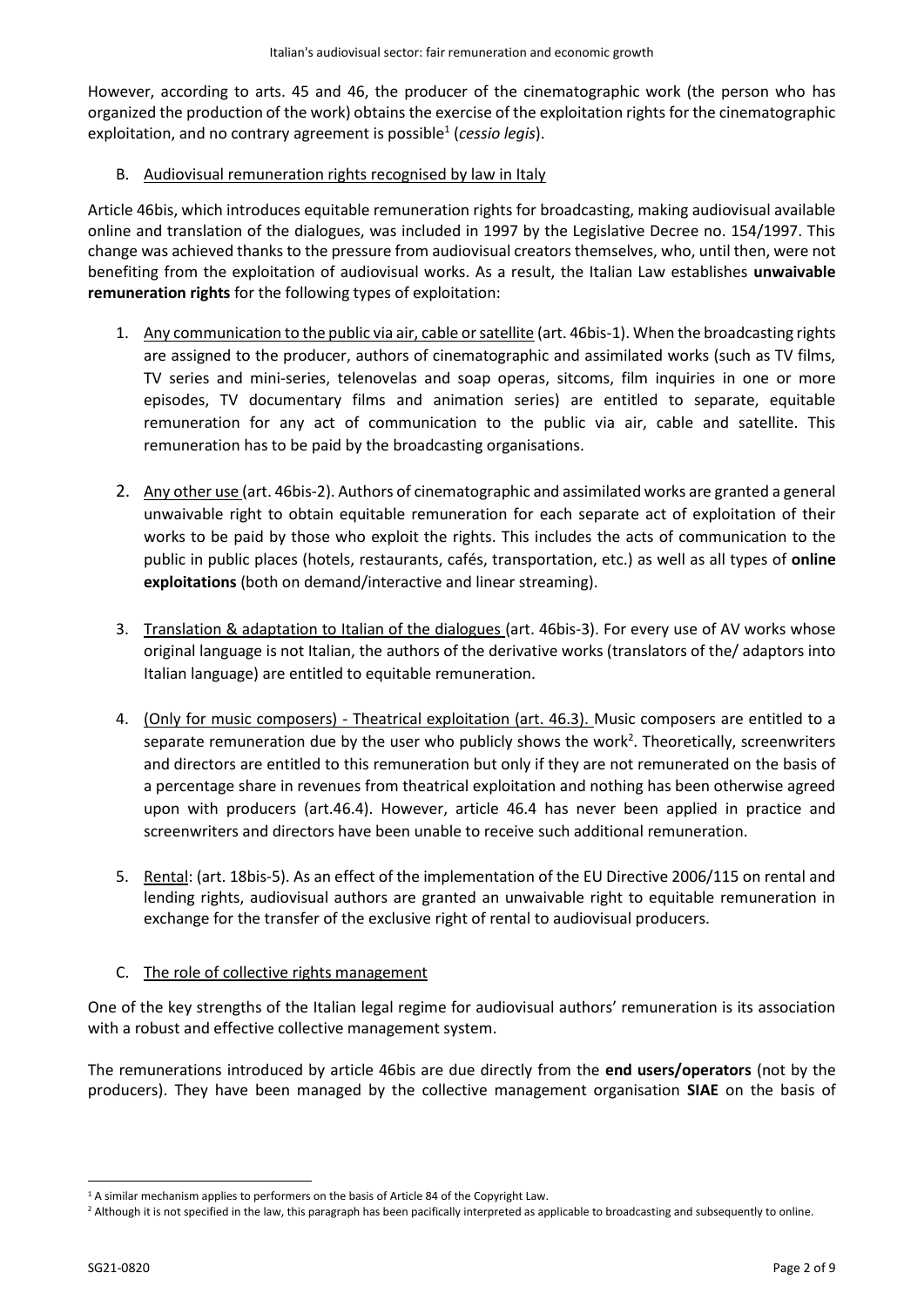**voluntary mandates** from authors, since the Italian law does not formally require mandatory collective management for such remunerations<sup>3</sup>.

The legislation helps create a fair and balanced negotiation by allowing the involvement of the authors' society to support creators. SIAE is entitled by law to negotiate the tariffs and, in case the parties fail to reach an agreement, SIAE can start a specific arbitration procedure. SIAE establishes the tariffs, collects and distributes the remuneration to the authors they represent, either through direct affiliation or though representation agreements with foreign CMOs. In exchange, producers retain the exercise of the exploitation rights of the cinematographic works and assimilated works on the basis of the *cessio legis* in the production agreement, and no contrary agreement is possible.

# **3 Key economic trends – Industry figures and evolution**

Italy's protective rights regime has helped support the wider development of the country's successful audiovisual sector.

The **equitable remuneration rights**introduced in 1997 for both authors and performers **have helped nurture a large community of audiovisual authors, without having any negative effects on** the development of the Italian audiovisual market. On the contrary, as the data and growth trends indicate, the strong legal regime has encouraged the evolution of a thriving national audiovisual sector, and its export abroad.

### **A. Film production**

The **number of Italian films** produced has **progressively increased in the last 40 years**, as shown in Table 1. It is notable that this positive trend has intensified since the introduction of the equitable remuneration in 1997, with a 109% increase during the past 21 years, rising from 71 Italian films produced in 1997 to a total 149 in 2018 (*Table 1*).



Table 1 – Italian films production 1980-2018

Source: "*Il cinema in sala*". Reports from 1980 to 2018. Associazione Nazionale Industrie Cinematografiche Audiovisive e Multimediali.

In terms of feature film production in Europe in 2019, Italy ranks 1<sup>st</sup>, as shown in Table 2. Of the top seven countries listed, five have a remuneration right scheme in place (namely, Italy, Spain, France, the Netherlands, and Switzerland).

<sup>&</sup>lt;sup>3</sup> Although the Italian law does not require mandatory collective management for such remunerations, in practice these rights are being managed on a collective basis by local society SIAE, since the remuneration is unwaivable and secured by statute.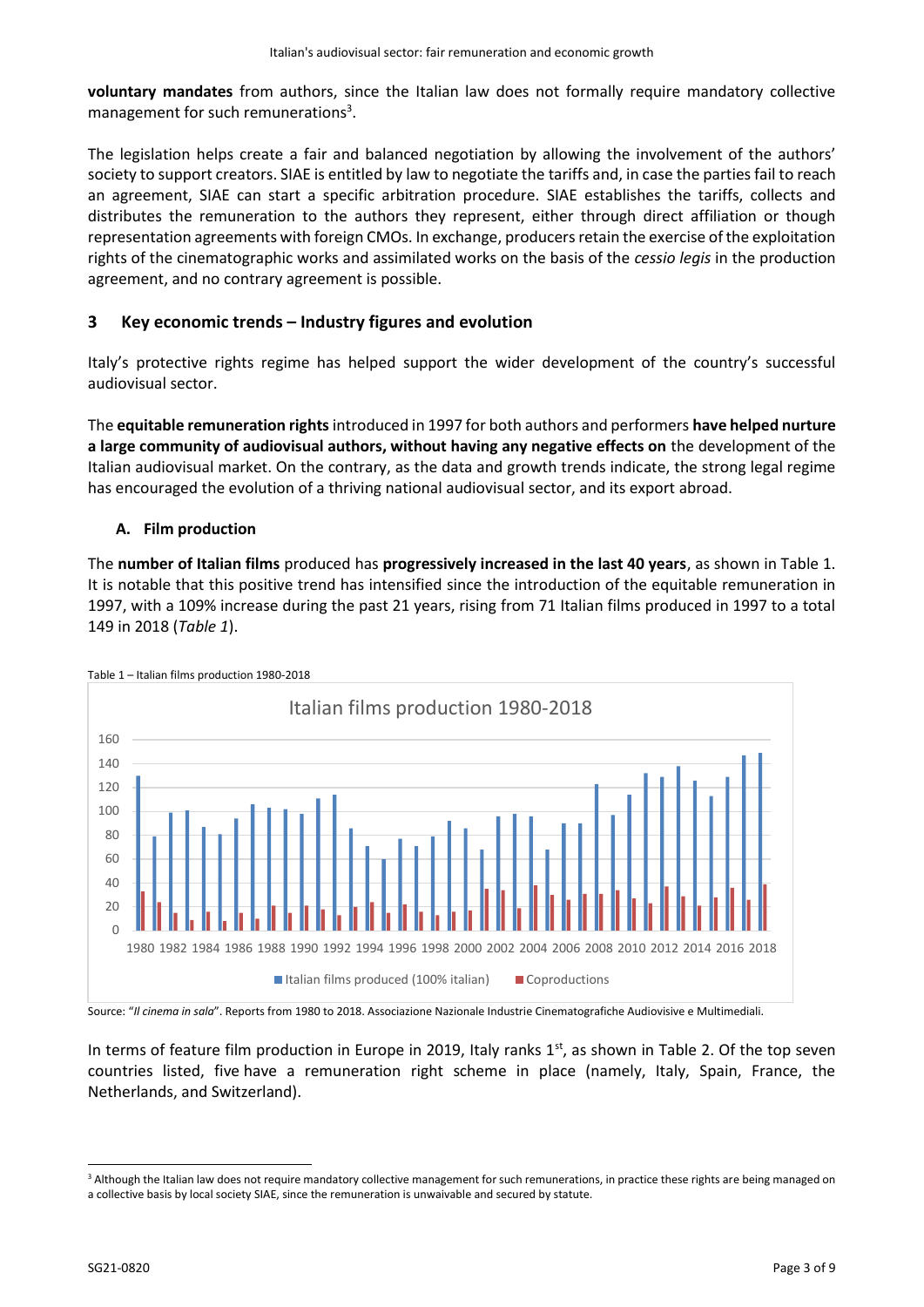



Source: European Audiovisual Observatory

#### **B. Theatrical exhibition**

The total gross box office revenues over the past 20 years increased by more than 20%, from €545,8 M in 2000 to €667,91 M in 2019, with a peak of €772,77 M reached in 2010, showing that the existence of a right to remuneration does not affect the wealth of the exhibition sector (Table 3-A). This trend is confirmed in terms of evolution of the total admissions over the period (Table 3-B).



```
Source: European audiovisual observatory, CNC
```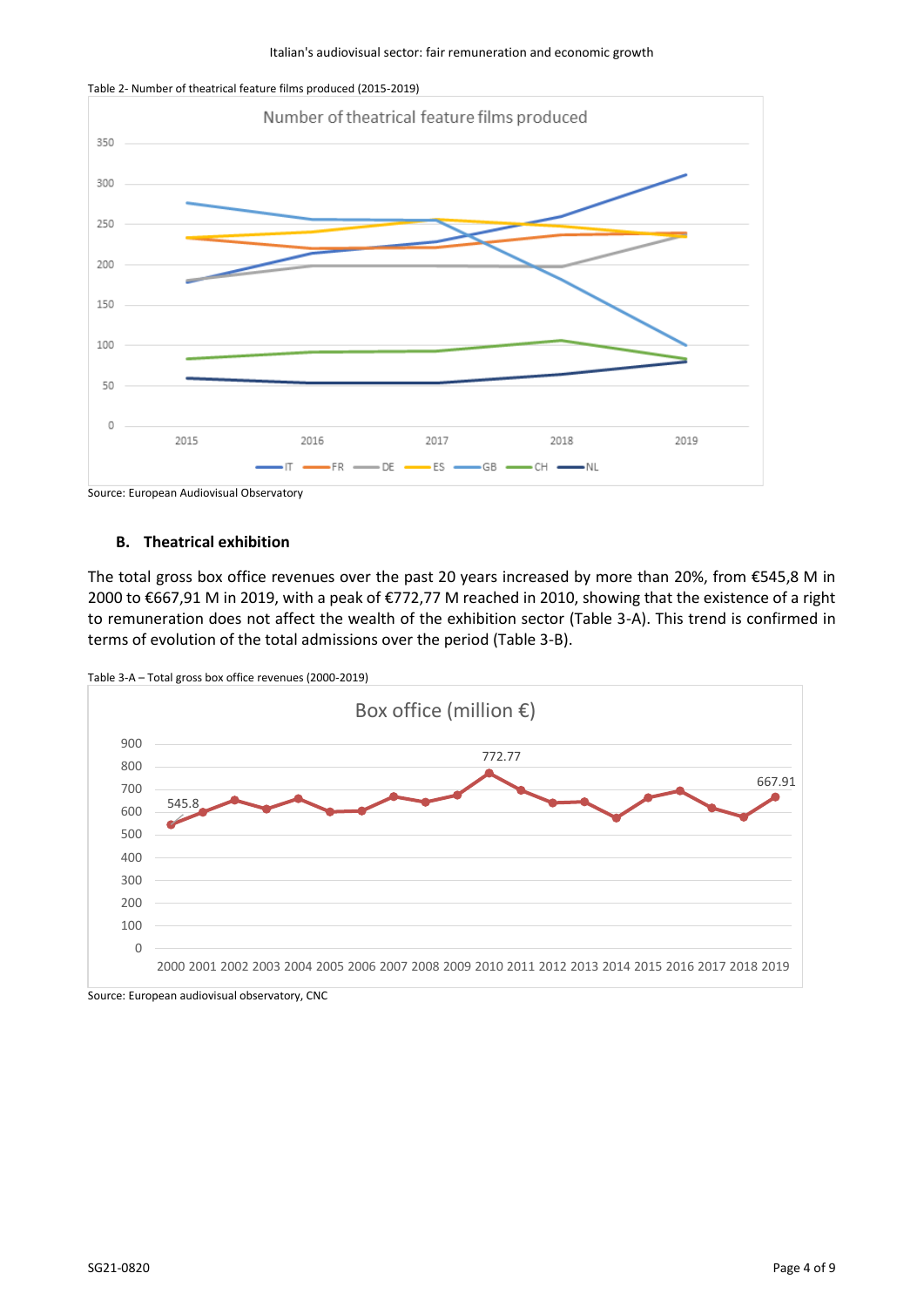

Source: European audiovisual observatory, CNC

According to ANICA (the National Association of Audiovisual Cinematographic Industry), Italian production (including co-productions) in 2019 recorded earnings of **€134,8 million** at the box office (+5.39% increase compared to 2018), representing a total market share of 21.22% in Italy<sup>4</sup>. During the same year, 193 Italian productions or co-productions were first released in cinemas, with €611,858 average revenue per film.

#### **C. TV Broadcasting and online exploitation**

The broadcasting market has been stable in the last years and the introduction of the equitable remuneration right in 1997 had no negative impact on its development. The *Entertainment and Media Outlook 2020-2024*, published by PWC, provides an interesting picture of the trend in 2015-2019. This overview is especially relevant since it depicts the steady performance of the audiovisual industry before the financial crisis which affected the whole cultural sector in Italy.

Traditional revenues such as advertising from traditional TV channels remain key although they have only slightly increased (0,7%) from 2015 to 2019, due to the slow but progressive shift to digital uses. The income from the RAI broadcasting annual fee (*canone radiotelevisivo*) has grown despite a reduction of the fee to be paid by each TV owner, thanks to a new anti-piracy collection practice. Most notable of all, there has been a huge growth in revenues from OTT services (356,4% from 2015 to 2019) and a strategy of public grants in support of national productions.

| Table 4 - Audiovisual Industry – Economic value 2015-2019 (million €) |       |       |       |       |       |       |  |  |
|-----------------------------------------------------------------------|-------|-------|-------|-------|-------|-------|--|--|
|                                                                       | 2015  | 2016  | 2017  | 2018  | 2019  | Trend |  |  |
| RAI license fee                                                       | 1.637 | 1.909 | 1.776 | 1.759 | 1.798 | 9,8%  |  |  |
| TV subscription                                                       | 3.016 | 3.102 | 3.151 | 3.270 | 3.089 | 2,4%  |  |  |
| <b>TV Advertising</b>                                                 | 3.012 | 3.155 | 3.124 | 3.163 | 3.034 | 0,7%  |  |  |
| <b>Total TV</b>                                                       | 7.665 | 8.166 | 8.051 | 8.192 | 7.921 | 3,3%  |  |  |
| Box Office                                                            | 664   | 695   | 619   | 579   | 668   | 0,6%  |  |  |

| Table 4 - Audiovisual Industry - Economic value 2015-2019 (million €) |  |  |
|-----------------------------------------------------------------------|--|--|
|                                                                       |  |  |

<sup>4</sup> ANICA, *Il cinema in sala nel 2019: i dati del box office,* available here:

[http://www.anica.it/allegati/DATI/Box%20Office%202019\\_conferenza\\_1501\\_relazione.pdf](http://www.anica.it/allegati/DATI/Box%20Office%202019_conferenza_1501_relazione.pdf)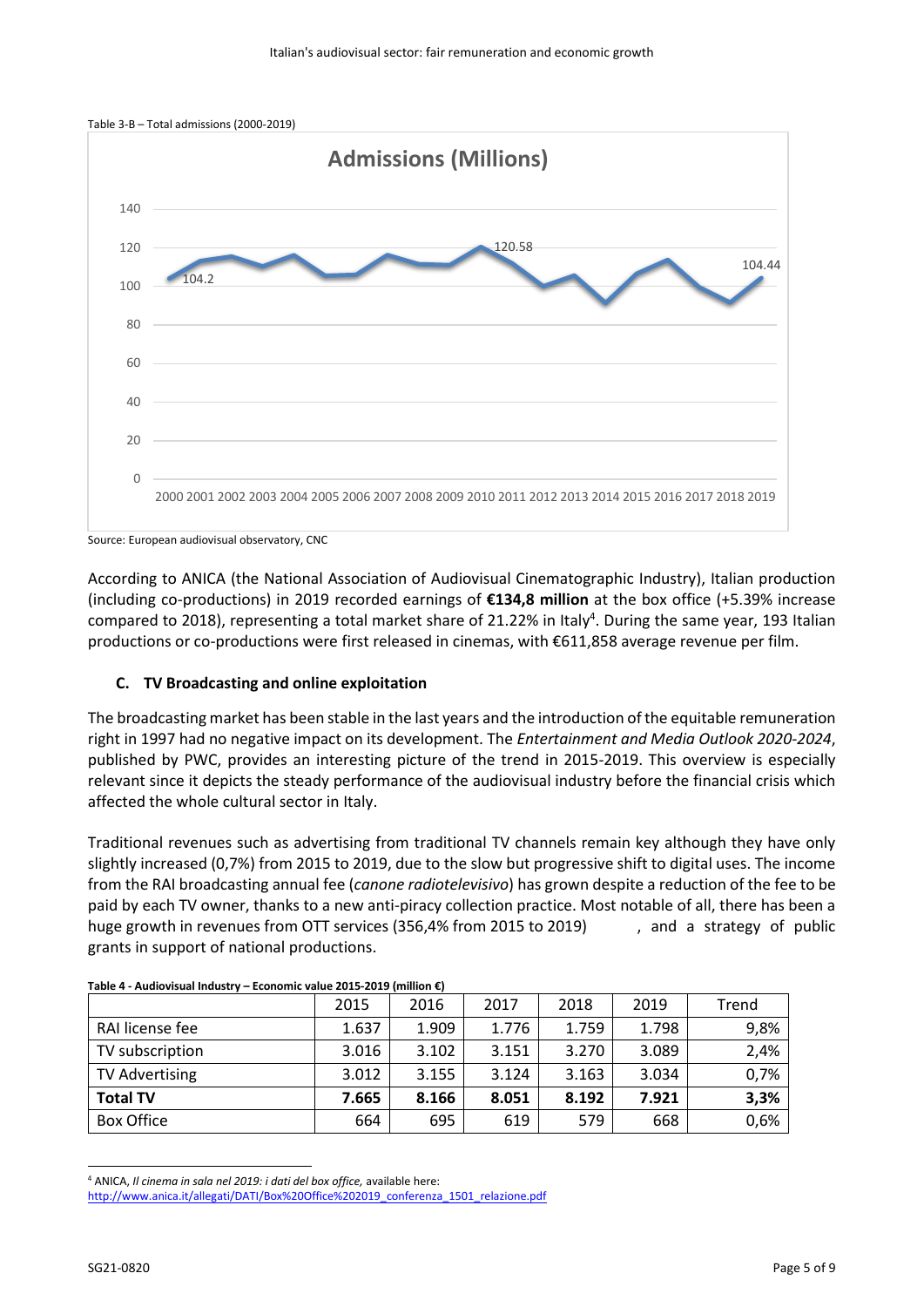| <b>Cinema Advertising</b>       | 23    | 24    | 25    | 27    | 30    | 30,4%    |
|---------------------------------|-------|-------|-------|-------|-------|----------|
| <b>Total Cinema</b>             | 687   | 719   | 644   | 606   | 698   | 1,6%     |
| Subscription VOD                | 60    | 143   | 246   | 317   | 427   | 611,7%   |
| <b>Transactional VOD</b>        | 57    | 73    | 85    | 96    | 107   | 87,7%    |
| <b>Total OTT Video</b>          | 117   | 216   | 331   | 413   | 534   | 356,4%   |
| Home Video rental               | 36    | 28    | 25    | 19    | 16    | $-55,6%$ |
| Home Video sell-through         | 296   | 271   | 230   | 174   | 144   | $-51,4%$ |
| <b>Total Home Video</b>         | 332   | 299   | 255   | 193   | 160   | $-51,8%$ |
| <b>Total Audiovisual Market</b> | 8.801 | 9.400 | 9.281 | 9.404 | 9.313 | 5,8%     |
|                                 |       |       |       |       |       |          |

*Source: PriceWaterhouseCoopers "Global Entertainment and Media Outlook 2020-2024"*

Despite the rise of the online environment, **TV (free and pay) remains the central medium in the audiovisual ecosystem in Italy**. This reality is illustrated in table 5 (below), which represents the structure and revenues of the audiovisual production in Italy by type of use from 2003 to 2018 with an estimation for 2020-2022. The global revenues of the audiovisual market amounted to **9.9 billion euros in 2018**. Revenues from OTT Internet services have grown considerably over the last years, and particularly in 2020 because of the Covid-19 pandemic.

Table 5 - Structure and evolution of revenues of the audiovisual production by type of use in Italy (2003 – 2022) (billion €)



Source: *Primo rapporto sulla produzione audiovisiva nazionale, Associazione Produttori Audiovisivi, 2020.*

TV fiction (38%) and films (26%) represent the main categories of audiovisual productions, closely followed by entertainment shows, documentaries and animation (33%).

As can be seen in table 6, the **value of Italian TV and cinematographic production has increased** from 1,045 million euros in 2017 to 1,300 million euros in 2019. There is clearly a growing trend with the development of feature films and TV fiction and series for VOD services (representing 480 million euros in 2019). Most of these series and fictions are also exported all-over Europe and the world, with examples such as "Gomorra", "L'amica geniale", "The new pope", "Il Commissario Montalbano", "Suburra" or "I Medici".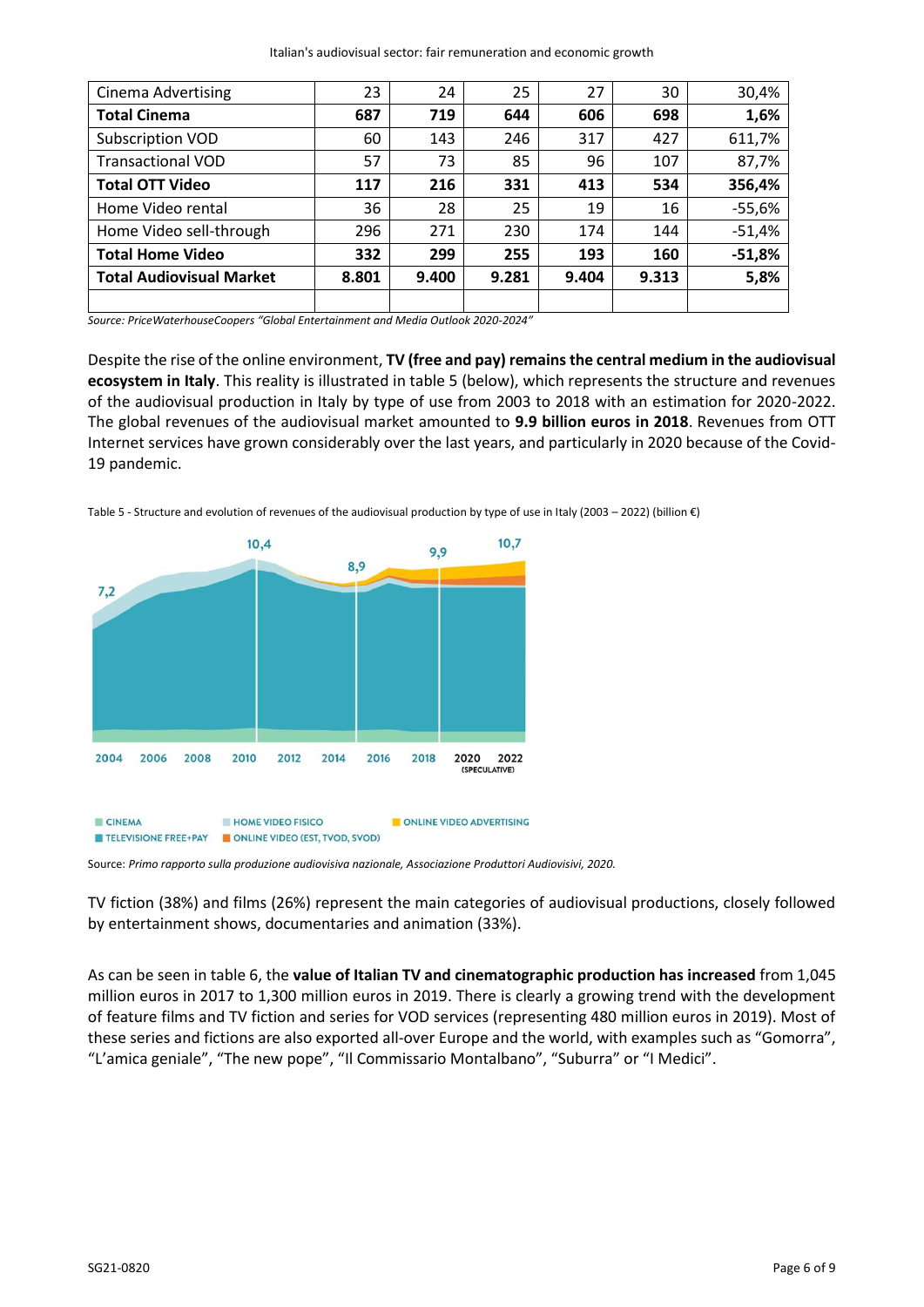Table 6 - Value of national audiovisual production by macro-area (including co-productions) - 2017 - 2018 and first estimate 2019 (million EUR)



 $+14%$ 

Source: *Primo rapporto sulla produzione audiovisiva nazionale, Associazione Produttori Audiovisivi, 2020*

Meanwhile, **investments by large video streaming companies are steadily rising**. OTT platforms in 2019 invested about 70 million euros in Italian series and film production (compared to 17 million euros in 2017), while in 2020 estimated investments are of 90-100 million, 110-140 million in 2021, and 140-195 million in 2022 (table 7).

Table 7 - Estimate of the value of investments in audiovisual production by OTT operators in the Italian market – 2017-2022 (million EUR)



Source: *Primo rapporto sulla produzione audiovisiva nazionale, Associazione Produttori Audiovisivi, 2020*

#### **D. Export**

The excellence of the Italian audiovisual productions is confirmed in the figures related to the exportation of films and series outside the national borders in the period 2007-2016. With a total of 1,965 film productions, of which 38.8% are exported within the EU, Italy ranks **fourth** among the five most developed film industries in Europe, preceded respectively by France, the United Kingdom and Germany, and ahead of Spain<sup>5</sup>.

<sup>&</sup>lt;sup>5</sup> Source: *European production and exports. Movie exports by country – Number of national film productions and their relative quota within Europe (2007-2016).* [International circulation of Italian Cinema](https://www.italiancinema.it/european-production-exports/) (research project funded by the Italian Ministry of Education, Universities and Research), 2019.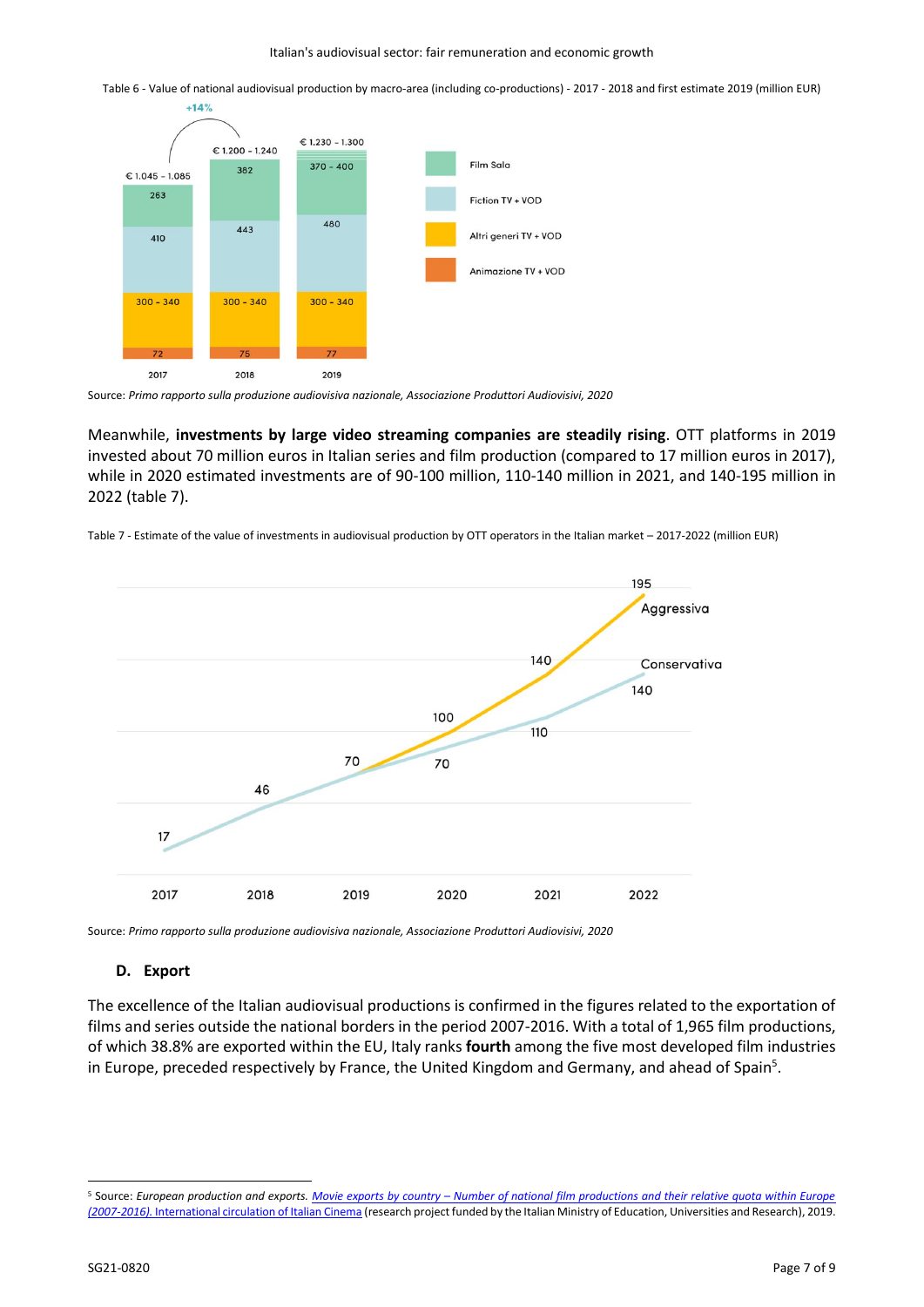# **4 The impact on Italian and foreign audiovisual authors**

## **A. Audiovisual collections by the national CMO (SIAE)**

Table 8 shows the **steadily increase of audiovisual collections** by the local CMO during the past years, growing from 31,1 million euros in 2007, to reach a total 54,36 million euros in 2019, with the exception of a drop experimented in the period 2008-2012 as a result of the financial crisis which affected the whole culture sector.

The excellent performances in 2015 and 2016 (particularly as regards broadcasting collections) are attributable to the regularisation of the agreement with Mediaset-RTI, with consequent royalty collections in current payments and arrears. On the other hand, from 2017 onwards collections have been affected by the suspension of the payments in 2017 made from the only TV satellite operator (Sky TV)<sup>6</sup>. In spite of this erratic trend, collections have grown about 30% in the last decade.

Table 8– Total audiovisual and broadcasting collections – SIAE – 2007-2019 (EUR million)



**Collections from digital uses** (table 9) **increased steadily from 2013**, when SIAE started collecting online audiovisual royalties (0.4 million euros), to 2019 (with 3.93 million euros).



Table 9 – Online audiovisual collections – SIAE – 2013-2019 (EUR million)

<sup>6</sup> Sky TV suspended payments of the audiovisual "equo compenso" in 2017. In 2018, SIAE started proceedings before the Court of Milan.